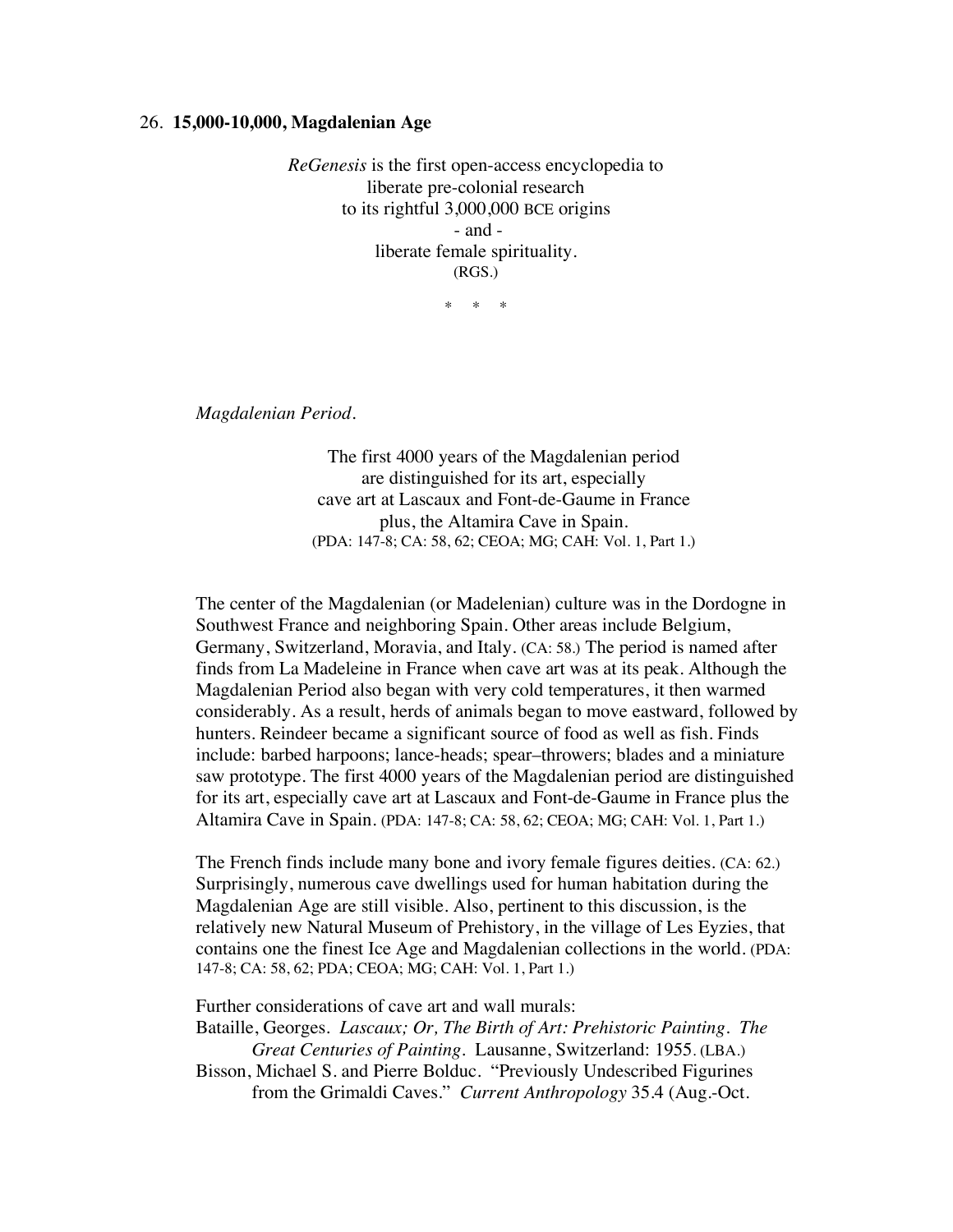1994): 458-468. (PU.)

- Caldwell, Duncan. "Supernatural Pregnancies: Common Features and New Ideas Concerning Upper Paleolithic Feminine Imagery." *Arts & Cultures.* Geneva, Switzerland: Barbier-Mueller Museums, 2010. 52- 75. (SPC.)
- Clottes, Jean. "Paleolithic Cave Art of France." *Bradshaw Foundation* (1995) Jun. 29, 2008 <http://www.bradshawfoundation.com/clottes/page4.php>. (PAF.)
- Collins, Christopher. *Paleopoetics: The Evolution of the Preliterate Imagination*. New York, NY: Columbia University Press, 2013. (PE.)
- Conroy, L. P. "Female Figurines of the Upper Paleolithic and the Emergence of Gender." *Women in Archaeology: A Feminist Critique*. Eds. Hilary du Cros and Laurajane Smith. Canberra, Australia: Dept. of Prehistory, Research School of Pacific Studies, Australian National University, 1993. 153-160. (FF.)
- Mithen, Steven. "The Evolution of Imagination: An Archaeological Perspective." *Sub-Stance* 30.1/2 (2001): 28-54. (EI.)
- Pfeiffer, John E. *The Creative Explosion: An Inquiry into the Origins of Art and Religion.* New York, NY: Harper & Row, 1982. (TCE.)
- Wildgen, Wolfgang. "The Paleolithic Origins of Art, Its Dynamic and Topological Aspects, and the Transition to Writing." *Semiotic Evolution and the Dynamics of Culture.* Eds. Bax, Marcel, Barend van Heusden, and Wolfgang Wildgen. Bern, Switzerland: Peter Lang, 2004. 128-132. (PO.)

Further research indicates that ancient cave artists who made the hand stencils 'were predominately female':

Snow, Dean. "Sexual Dimorphism in European Upper Paleolithic Cave Art." *American Antiquity* 78.4 (Oct. 2013): 746-761. (SDE.)

Further Lascaux research: 15,000-12,000, Lascaux Cave. (RGS.)

Further Paleolithic research: 1,000,000-10,000, Paleolithic Overview; 1,000,000- 50,000, Early (Lower) Paleolithic Age; 50,000-10,000, Late (Upper) Paleolithic Age; 50,000-30,000, Mousterian Age; 34,000-28,000, Les Eyzies Vulva Engravings, Dordogne Caves; 30,000-25,000, Aurignacian Age; 30,000-25,000, Goddess of Willendorf, Austria; 25,000-20,000, Gravettian Age; 25,000-20,000, Goddess of Laussel; 24,000, Dolni Vestonice; 23,000, Goddess of Lespugue; 22,000, Maiden with Hood from Brassempouy; 20,000-15,000, Solutrean Age; 15,000-12,000, Lascaux Cave; 13,000-11,000, Altamira Cave; and 12,000, Pamukkale/Hierapolis, Anatolia (Central Turkey). (RGS.)

Further cave research: 15,000-12,000, Lascaux Cave; and 13,000-11,000, Altamira Cave. (RGS.)

Further cave and grotto keyword suggestions: Cosquer; Grotte de Bédeilhac; Laugerie Basse; Font-Bargeix*;* Cussac; "Venus"